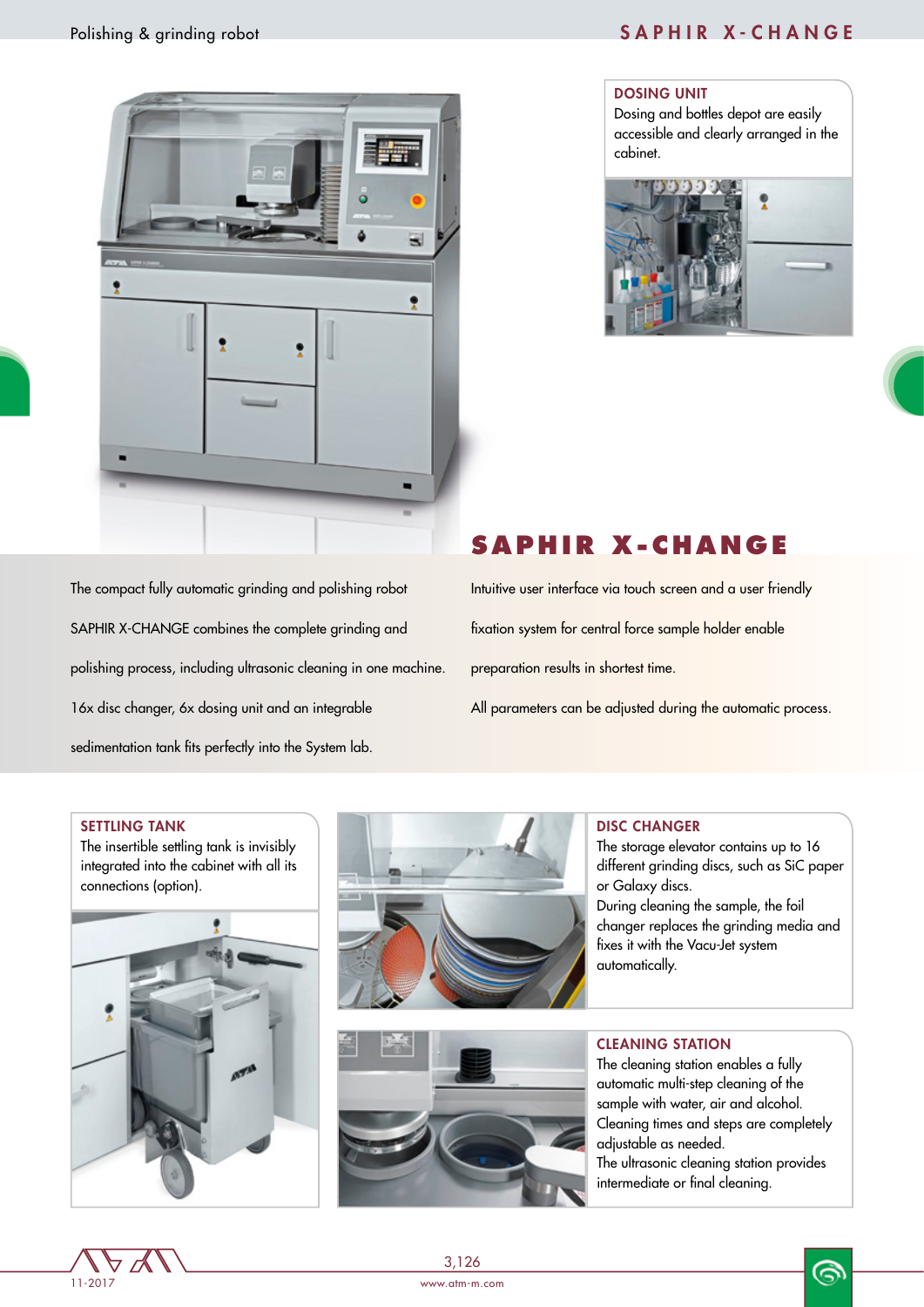## Polishing & grinding robot SAPHIR X - CHANGE

### BASIC MODULE

EQUIPMENT

**ACCESSORIES** 

#### SAPHIR X-CHANGE GRINDING & POLSHING ROBOT

#### Order No. M5805000

- » grinding- and polishing robot with central pressure
- » intuitive operation via ATM touchscreen surface
- » variable speed control of working weel and polishing head
- » same & counter direction grinding
- » stock removal measurement
- » automatic abrasive changer (16-fold)
- » abrasive carier fastening by Vacujet
- » working wheel cooling / bowl rinsing with intervall switching
- » cleaning station with water, air and ethanol
- » ultrasonic cleaner
- » 6-fold dosing unit (4x diamond supension, 1x lubricant, 1x fine polishing suspension)
- » level indicator for dosing system (optional)
- » storage drawer for abrasives (optional)
- » settling tank 45L (optional)
- » aluminium case, powder-coated
- » safety light barrier
- » LED working space lighting
- » preparation for air extraction
- » up to 200 programs with all parameters storable, protected per password
- » USB interface for creating program backup
- » e-lab ready

|                        | EQUIPMENT              |
|------------------------|------------------------|
| <b>POWER SUPPLY</b>    |                        |
|                        |                        |
| Equipment 1            | Equipment 2            |
| 230 V/50 Hz (1Ph/N/PE) | 110 V/60 Hz (1Ph/N/PE) |
| Order No.: A5805003    | Order No.: A5805004    |

### SETTLING TANK

**ACCESSORIES** 

#### Order No.: A5810237

- » PVC tank 45 liter
- » removable separating slide
- » inlet sieve with filter bag and overflow
- » mobile, with insertion mechanism for System Lab cabinets
- » automatic drain latch while moving in/ out System Lab cabinets
- » for base corpus 900



#### Order No.: Z5805001

| 1 drain tube    | $\varnothing$ 50 mm; 1.5 m long       |
|-----------------|---------------------------------------|
| 1 armored tube  | R $\frac{1}{2}$ "; 2 m long           |
| 1 pressure tube | R 3/8" coupling and screw thread; 3 m |



6